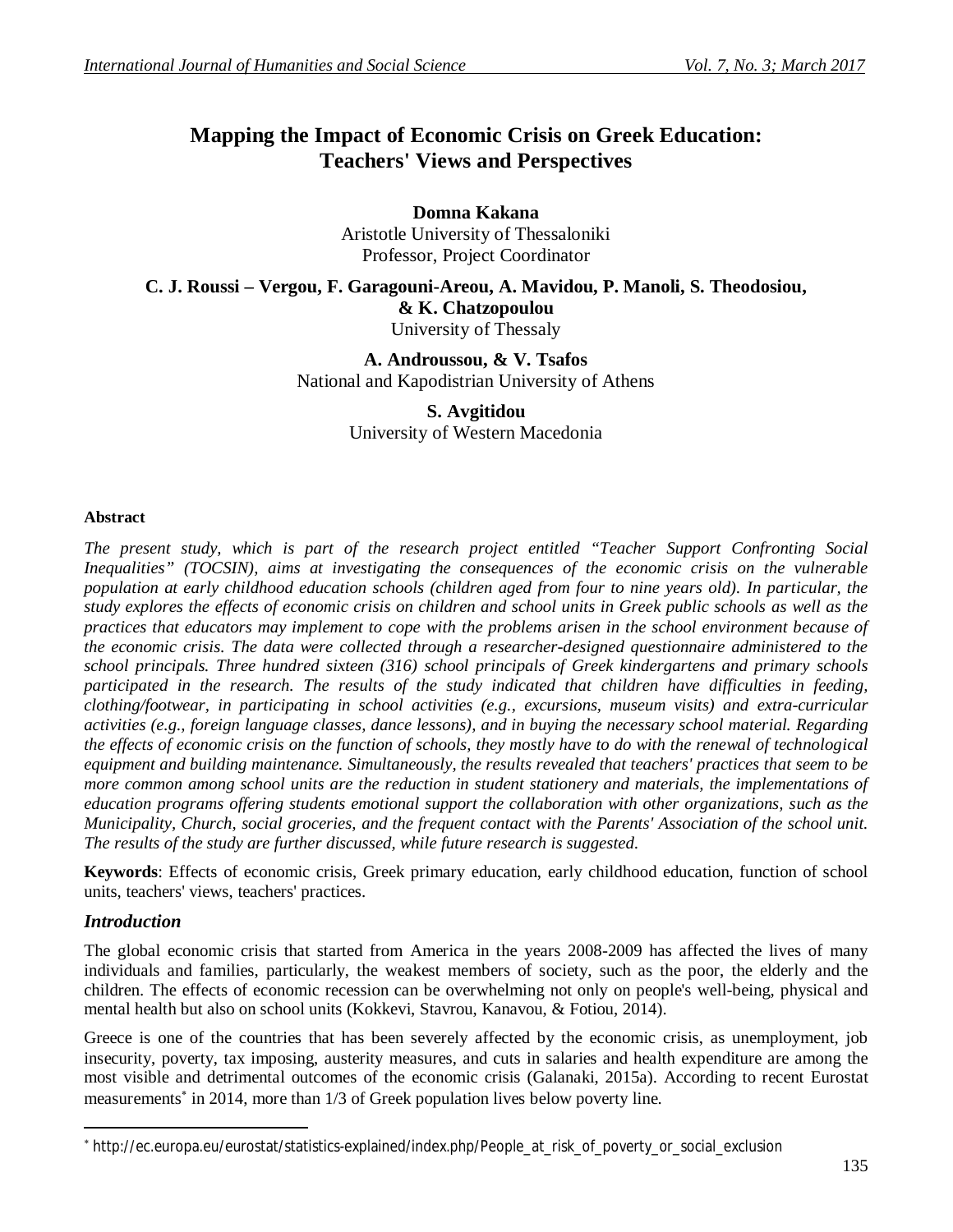Greece is included among the countries with the highest poverty levels, following Bulgaria and Romania. In addition, the annual report of the Hellenic National Committee of UNICEF (Galanaki, 2015b) indicated that there was a significant increase in the number of children who experienced poverty in 2013 (556,000 or 28.8% of the total number of children) when compared to the respective number in 2009 (452,000 or 23.7% of the total number of children). Parental unemployment causes negative sentiments in family members and serious restrictions in the family recreational activities and considerably limits the access to learning. Moreover, there are frequent reports in the press describing incidents of children losing their senses in the school due to lack of nutrition or cases where children cannot afford to purchase the basic school equipment. The continuously increasing number of students that cannot cover their basic needs leads to negative consequences on student academic performance and to the increase in social inequalities (Gouvias, Katsis, & Limakopoulou, 2012) and hampers students' access to upper high education (Sianou - Kyrgiou, 2006).

In periods of crisis, teachers' role becomes even more important, especially when children of low socio-economic levels are mostly affected (Apple, 2010). Relying on their professional and educational role, they have to search and locate the children that suffer most from the negative effects of the economic crisis and find solutions, which will allow children to learn and develop. However, research has shown that teachers have difficulties in managing the social inequalities, which they can overcome if they are educated in the use of specialized tools and methods (Askouni, 2004).The school environment, especially early childhood education (4-8 years), where one can locate any kind of inequality and adversity, constitutes the most suitable age during which interventions and prevention educational programs can be designed and implemented, which can ensure children's social and emotional prosperity and educational progress (Masten & Gewirtz, 2006; Nores & Barnett, 2010). In addition to complementing family's role and helping the child's transition from the family to the school environment, early interventions can deter social discriminations, inequalities and future problems, such as school abandonment. Within this framework, the teacher's role in designing and implementing suitable intervention programs is really important.

#### **The Effects of Economic Crisis on Children's Lives**

The effects of poverty on children's lives have been the focus of many studies indicating that its outcomes can be visible and overwhelming mainly on early childhood education children, females or children coming from lower socio-economic families (Doliopoulou, 2015; Shafiq, 2010). According to Doliopoulou (2015), poverty can be defined as the deprivation of the bare essentials of life due to lack of money to make ends meet. More specifically, research indicated that poverty can negatively affect children's intelligence, performance and adaptation at school as well as their overall cognitive and socio-sentimental development (Doliopoulou, 2015; Galanaki, 2015b). Similarly, Brooks-Gunn and Duncan (1997) in a series of studies showed that children who live in poverty suffer from health problems because of malnutrition and are highly likely to experience learning difficulties, developmental retardation and behavioral problems; they also added that poverty can have negative effects on children cognitive skills and performance at school highlighting that the younger the children experience poverty, the more overwhelming the effects on their cognitive skills are. In addition, it was shown that poverty when experienced during childhood could detrimentally affect children educational attainment (Shafiq, 2010); in particular, he revealed that the decrease in parental salaries and the simultaneous increase in their working hours made parents unable to spend money on tutoring sessions, buying books or educational materials and time on helping their children with the homework or any other educational activity, which results in children employment and dropping out school. A similar finding was also reported by Galanaki (2015b) pointing out that the decrease in family affluence reduces parents' involvement in their children performance and progress at school as well as their interest in participating in school activities (e.g., meetings with teachers at school).

Moreover, the increasing parental unemployment that leads to the decrease in family salary and well-being causes family tensions, arguments and changes in everyday life, such as moving to smaller houses, living together with relatives, difficulties in affording food, reduction in private tutoring sessions, and cutting down on holidays; in conjunction with the decrease in private tutoring sessions, students reported an overall decline in the school pressure as well (Kokkevi et al., 2014). In addition, a close association was shown between the psychological problems that children suffer during their childhood and the difficulties in finding a job in the near future highlighting that children that suffer from stress at the age of 14 are more likely to have difficulties in finding a job than their peers who had less stress, which can be more visible in times of economic crisis (Egan, Daly, & Delaney, 2015).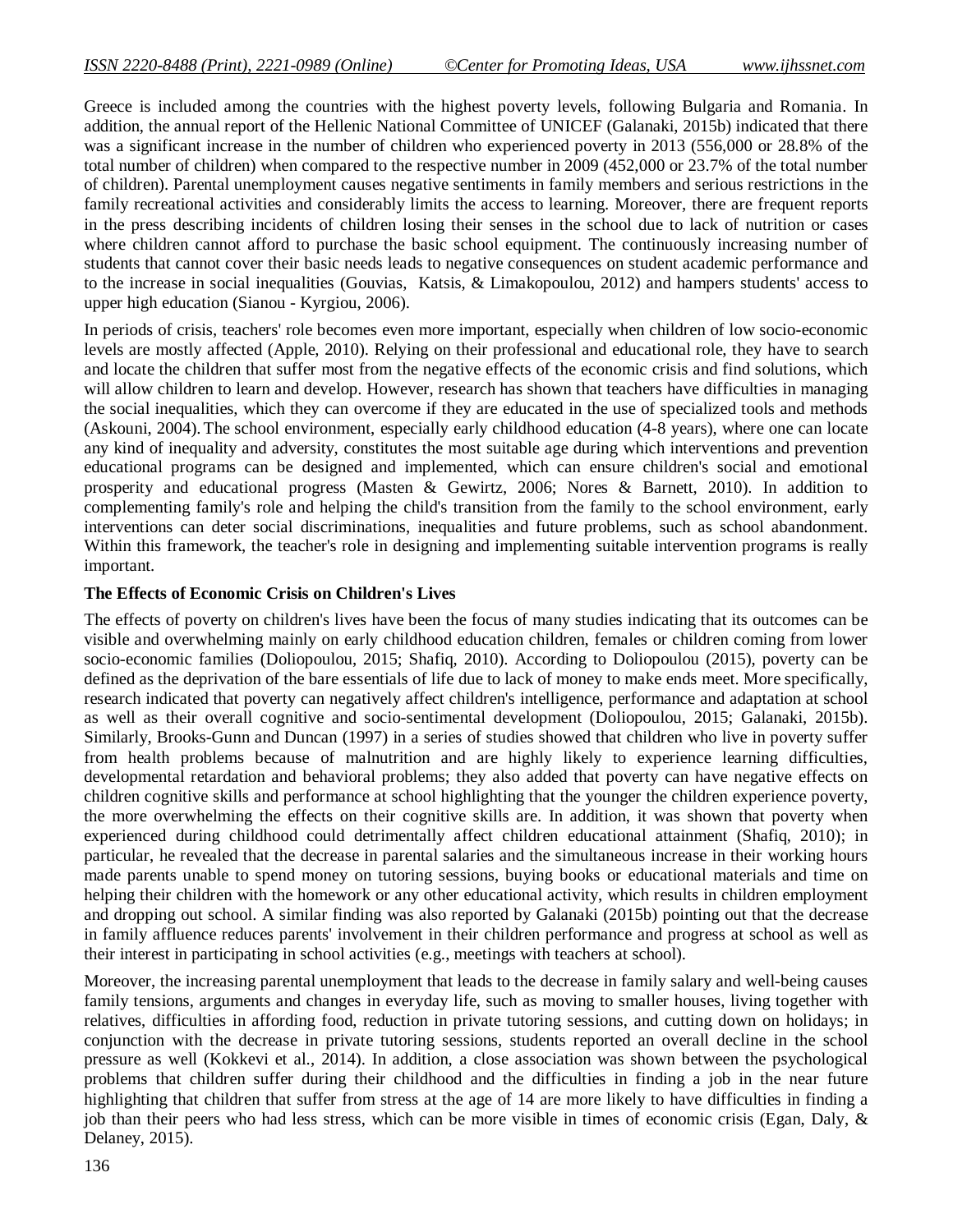Some years ago, a study conducted by the Greek Ministry of Education, Research and Religious Affairs (YPEPTH & Planet, 2007) concurs with the above findings revealing that factors, such as poverty and unemployment, are inextricably linked to children dropping out school, as children are either forced to work at an early age to help their families make ends meet or cannot afford to go on attending school because of the economic problems their families face that are unable to provide their children with the necessary support and help. These are some of the indicative problems that a number of children and educators face in Greece in their daily lives; more often than not, the latter need to confront problems, such as children difficulties in having access to food, buying the necessary school materials or participating in school activities (e.g., school trips) (Galanaki, 2015b).

# *The Effects of Economic Crisis on the Function of School Units*

It goes without saying that the economic recession affected the function of school units, as, according to the report of OECD (2013), there was a reduction in the money spent on education between 2009 and 2010 and the educators' salaries in 12 of the 25 countries-members between 2009 and 2011. In particular, research indicated that some of the problems that educators experienced because of the economic crisis were the decrease in job vacancies (Alexiou, 2012; Ziontaki, 2014) and educators' salaries (Doliopoulou, 2015; Karkkainen, 2010; OECD, 2013), the simultaneous increase in the working hours and the lack of staff, appropriate building, equipment and office supplies (Alexiou, 2012). Similar problems were also revealed by Galanaki (2015b) highlighting that a large number of schools face a lack of staff, technological equipment, and remedial teaching as well as an increase in the number of students per classroom because of the school merging. In addition, Mouza and Souchamvali (2015) found that primary education teachers experience a lot of stress because of the salary decline, the professional uncertainty, and the potential of assessment.

Given that the economic crisis can have various overwhelming effects on people's lives and education, further research is needed on its effects, the policies and interventions implemented in schools with the aim of moderating and facing the problems that children experience because of the economic recession. Allowing for the above literature review, the present study, which is part of the research project entitled "Teacher SuppOrt Confronting Social Inequalities" (TOCSIN), aims at investigating the consequences of the economic crisis on the vulnerable population at early childhood education schools (children aged from four to nine years old). In particular, TOCSIN explores the possible difficulties that educators face in Greece because of the economic crisis and the practices that educators may implement to support children and their families that suffer most from the consequences of the economic crisis through questionnaires and interviews conducted in the school principals. Another aim of the research project is to construct an electronic platform including educational materials and good practices, which will be open to teachers, schools and anyone interested in dealing with current social and financial inequalities experienced in Greece. The research project has been co-financed by the General Secretariat for Research and Technology through the Financial Mechanism of the European Economic Area (EEA) (FM GR07 / 3708). The prioritized areas of the research program are those of national inequalities and social exclusion in Greece as a result of the ongoing economic crisis.

# *Research Questions*

The present study aims to explore:

- a) the effects of economic crisis on children and school units in Greek public schools and
- b) teachers' good practices in their effort to cope with the problems arisen in the school environment because of the economic crisis

More precisely, the study aims to answer the following questions:

- What are the difficulties that Greek teachers face because of the economic crisis?
- What are the teachers' practices that they possibly implement to support children and their families?

# *Methodology*

## **Participants**

Three hundred sixteen (316) school principals of Greek kindergartens and primary schools participated in the research, where 102 (32.3%) were male and 214 (67.7%) female; the participants had a mean of 22.84 years of previous professional experience in education and a mean of 8.57 years of previous experience in an administrative position in a school unit.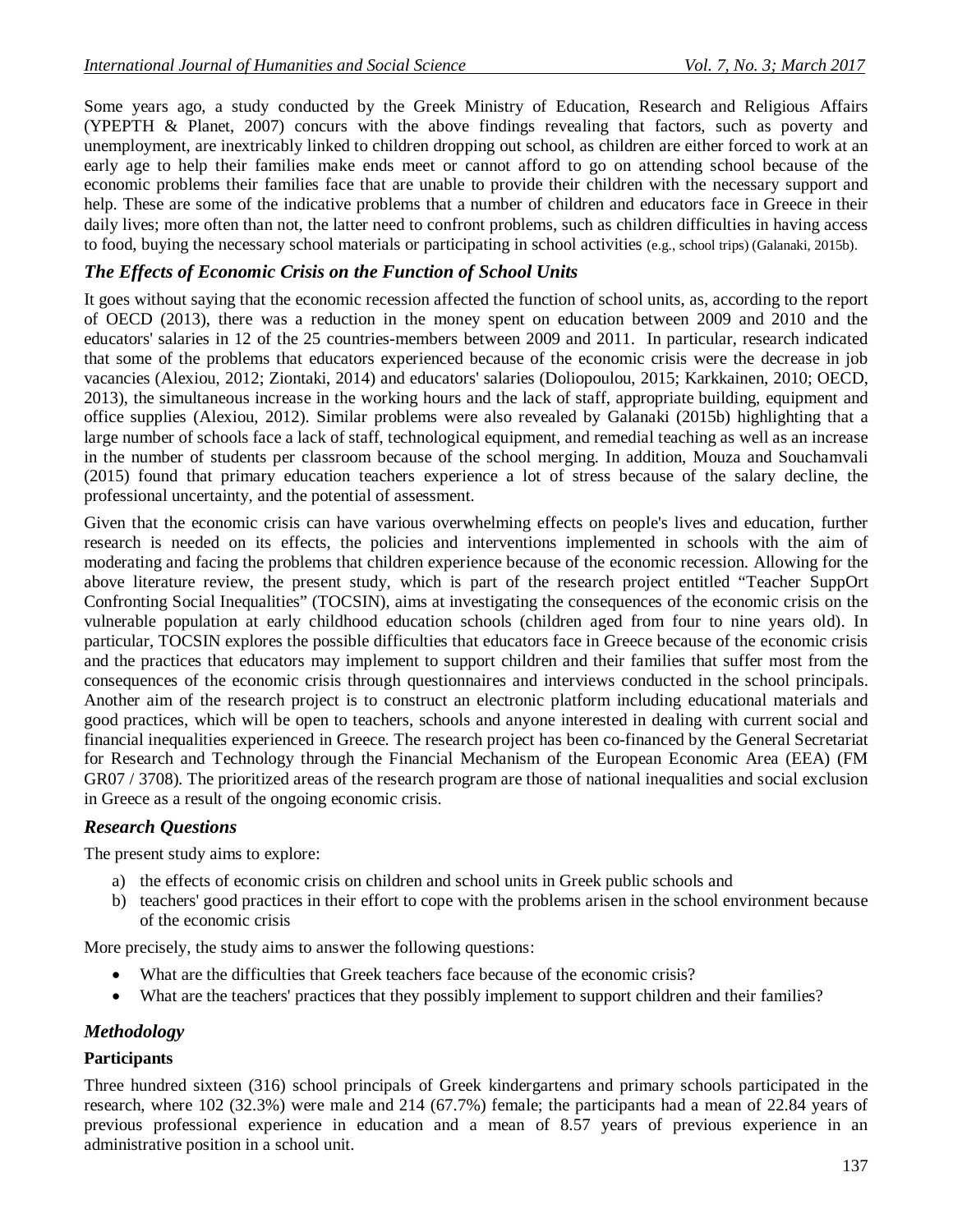28% of the 316 participants hold a Master's Degree, 7.3% hold a Doctoral Degree and 25.3% hold a second Bachelor's Degree in addition to that in Education. Regarding the school units, 163 (51.6%) were kindergartens and 153 (48.4%) were primary schools, while most of them (85.1%) were all-day schools with longer school hours and an enriched curriculum. Of the 316 school units, whose administrators participated in the study, 165 (52.2%) were in the Prefecture of Attica, 90 (28.5%) in the Prefecture of Thessaloniki, 44 (13.9%) in the Prefecture of Magnesia and 17 (5.4%) in other Greek Prefectures. Table 1 presents the population of students in the 316 school units.

| <b>Region</b> | <b>Kindergarten students</b> | 1st, 2nd and 3rd Grade students | Total  |
|---------------|------------------------------|---------------------------------|--------|
| Attica        | 3,126                        | 8,561                           | 11,687 |
| Thessaloniki  | 1.898                        | 4,537                           | 6,435  |
| Magnesia      | 493                          | 1,562                           | 2,055  |
| Other regions | 171                          | 410                             | 581    |
| Total         | 5,688                        | 15,070                          | 20,758 |

**Table 1: The Population of Students in the 316 School Units**

#### *Data Collection Instrument*

A researcher-designed questionnaire was used to collect the data of the study based on research evidence (see above) that refer to the multiple effects of economic crisis on children and education. The aim of the questionnaire was twofold: a) to investigate the effects of economic crisis on children and school units in Greek public schools and b) to highlight teachers' good practices in their effort to cope with the problems arisen in the school environment because of the economic crisis. More specifically, the questionnaire (see http://tocsin.uth.gr/en for the English version of the questionnaire) that was filled-in by the school administrators consisted of 30 closedended Likert-type questions (from 1 to 5) and some open-ended ones and was divided into 4 sections:

- General information (demographics)
- Quantitative depiction of the impact of the economic crisis on children and school units.
- The impact of economic crisis on the educational process and everyday life management in schools.
- Suggestions to confront with the difficulties.

Namely, the first part mainly included demographic questions (information related to the administrator, the school unit and the school population). The next three parts aimed to investigate: a) the effects of economic crisis on children (learning performance, basic need cover, school event attendance etc) and the function of school units (quality of educational work, school need cover, such as heating, school building maintenance, education supplies etc), b) the differences in the frequency of appearance of repercussions and/or the confrontation of problems in relation to the various characteristics of the sample and c) the practices implemented in the school units to cope with the various problems arisen because of the economic crisis.

The questionnaire was administered through the digital platform of the research programme (http://tocsin.uth.gr/node/16) to facilitate school administrators' participation in the completion process, regardless of the school location in each Prefecture. The participation in the study optional, while there was an available option/answer "I do not know / I do not answer" that all participants could select.

## *Procedure*

The research was conducted in public kindergartens and primary schools of three (3) Greek Prefectures (Attica, Thessaloniki and Magnesia). These Prefectures were intentionally chosen, as the scientific supervisors of the project work in these regions; therefore, it would be easier for them to have access to as many school units as possible and have as many school administrators as possible participate in the study. In order to implement the study, a permit was asked for (no. 59/10-12-2015 act) by the Administrative Board of the Institute of Educational Policy (IEP) of the Greek Ministry of Education, Research and Religious Affairs. After that, the research team sent informational letters to the school units and announced the scope of the research on social media (facebook: https://www.facebook.com/TOCSIN.PROJECT.EU/) to make the public aware of the objectives and the methodology of the research project allowing for the code of ethics. This public announcement motivated 17 administrators from other Greek Prefectures to fill in the questionnaire as well.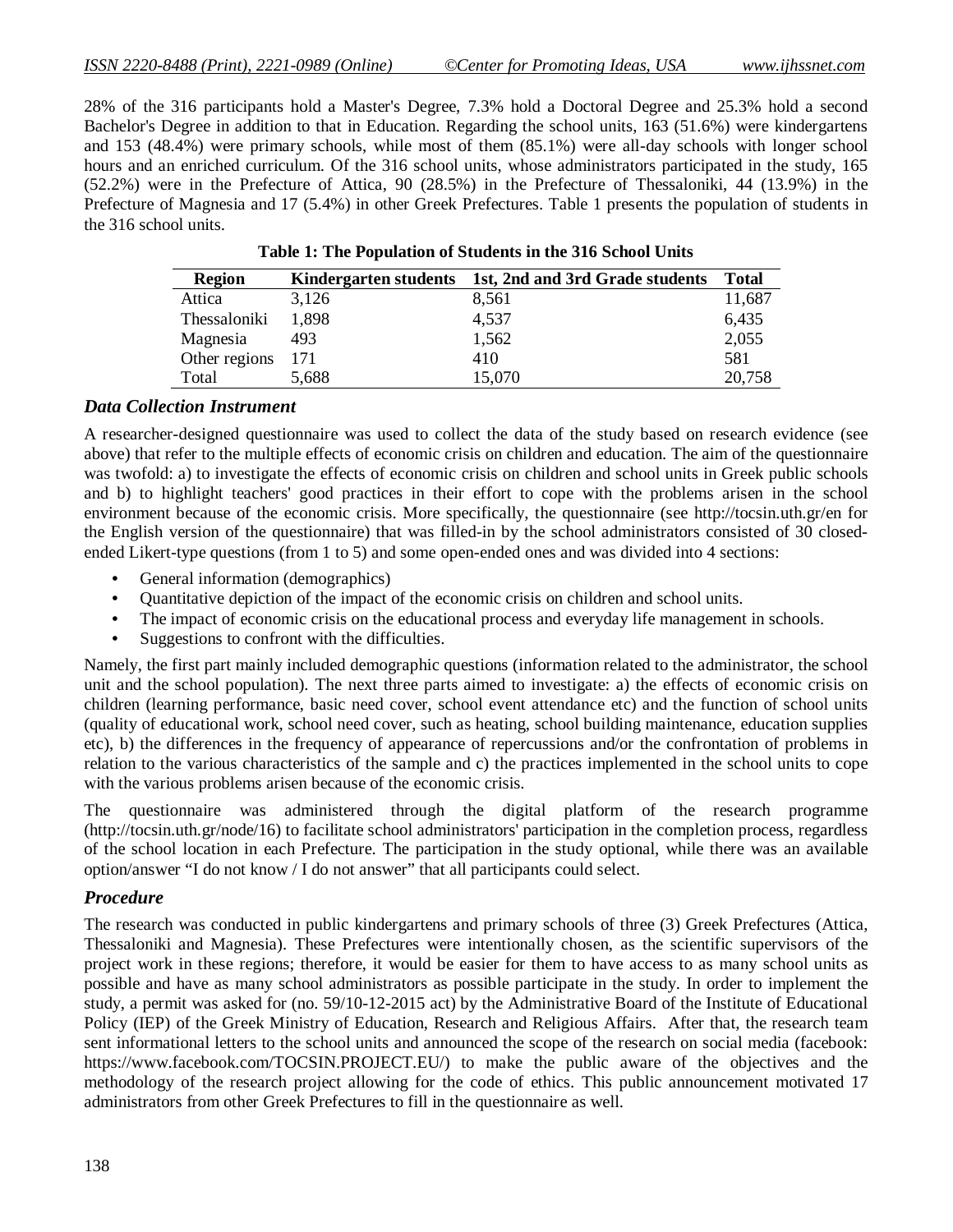The total data collection was carried out in two phases, the quantitative and qualitative part: a) initially, the school administrators had to register the platform http://tocsin.uth.gr using the email address of their school and then, fill-in the electronic questionnaire, b) after careful selection, about 40 administrators were interviewed to give more descriptive information about the impact of economic crisis and the good practices they implement to face the crisis effects. The research procedure lasted from the beginning of February to the end of March 2016. However, this study focuses only on the quantitative data collection.

# *Findings*

The data analysis was conducted using the SPSS statistical analysis software. The presentation of the results is according to the parts of the questionnaire.

# *Economic Crisis Effects on Children*

According to the answers provided by the administrators, some effects were more intense in some school units, while others were observed in fewer schools. The main negative effect that they spot, especially after 2010, is related to the children's reduced participation in school activities (e.g., excursions), as 68% of the participants supported it (see Table 2). Other negative effects of the economic crisis are related to children feeding (49.4%) and clothing/footwear (46.8%), although the answers are somewhat divided between Yes and No. On the contrary, they do not seem to observe problems regarding the children's participation in the school every day program (68.4%) or their correspondence to school's learning activities (55%). Finally, 8% - 10% of the participants claim that they have not noticed any of the effects mentioned in the questionnaire.

| Effects                                             | Answer                | $N = 316$ | %     |
|-----------------------------------------------------|-----------------------|-----------|-------|
|                                                     | <b>Yes</b>            | 156       | 49.40 |
| Feeding                                             | N <sub>0</sub>        | 134       | 42.40 |
|                                                     | I have not noticed it | 26        | 8.20  |
|                                                     | <b>Yes</b>            | 148       | 46.80 |
| Clothing/Footwear                                   | N <sub>0</sub>        | 134       | 42.40 |
|                                                     | I have not noticed it | 34        | 10.80 |
| Attending school                                    | <b>Yes</b>            | 72        | 22.80 |
| program                                             | N <sub>0</sub>        | 216       | 68.40 |
|                                                     | I have not noticed it | 28        | 8.90  |
| Participation in learning activities                | <b>Yes</b>            | 114       | 36.10 |
|                                                     | N <sub>0</sub>        | 174       | 55.10 |
|                                                     | I have not noticed it | 28        | 8.90  |
| Participation inschool activities (excursions, etc) | Yes.                  | 215       | 68.00 |
|                                                     | N <sub>0</sub>        | 94        | 29.70 |
|                                                     | I have not noticed it | 7         | 2.20  |

#### **Table 2: Descriptive Statistical Analysis of the Administrators' Estimates regarding the Effects of Economic Crisis on Children**

Following the open-ended questions, the administrators could give more detailed answers on the effects of economic crisis on children. Some indicative answers are presented below:

- *"Some parents face economic problems when they need to buy consumables for educational activities (cardboard, glues, crayons etc.)"*
- *"We (the teachers) pay the tickets (for a school educational visit) of those children that can't afford it".*
- *"…and all the within-school and extracurricular activities are provided with no financial participation from the students".*

The quantitative imprinting of the effects of economic crisis on children shows the size of problems more clearly. Table 3 presents the most frequent problems that children seem to face. As one can see, 10% of the families seem to face serious economic problems, while unemployment and a general instability and insecurity in the labour sector affect more families, especially infants' families (20.44%) in relation to primary school children's families (15.33%). Furthermore, differences between kindergarten and primary school students are spotted in their ability to obtain the necessary school materials with the former having more difficulties (9.81%) than the latter (7.66%).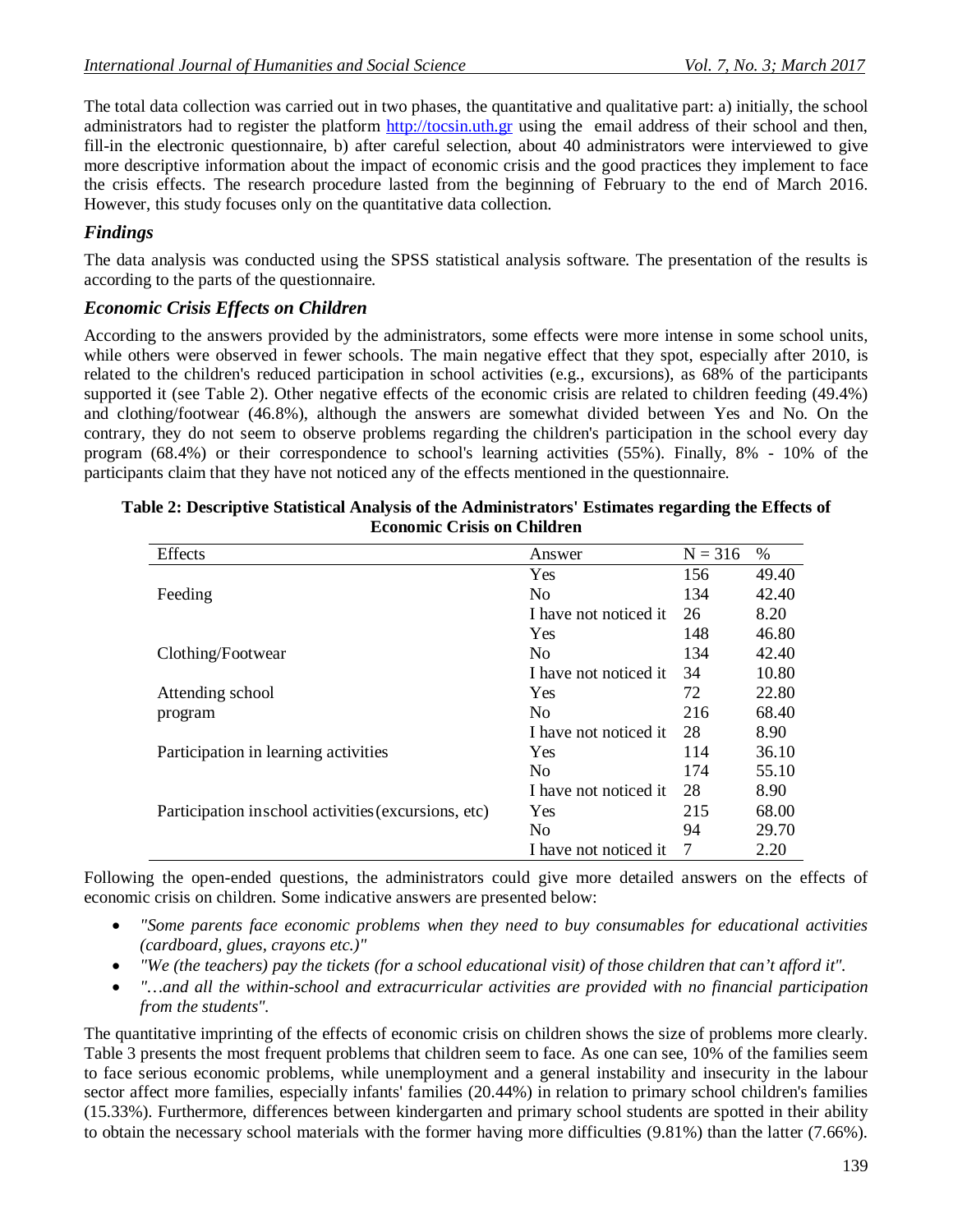This could possibly mean that parents, despite their economic problems, find ways to pay for primary school materials, because they probably believe that primary education is more important than pre-school education. Furthermore, infants seem to face more difficulties in obtaining costumes, accessories or any other type of clothing for the school needs or events than primary students (12.28% vs 8.7%). However, more primary students' parents (10.75%) have difficulty paying for extracurricular activities (e.g., painting, dancing, sports or foreign language learning classes) than infant parents (9.46%). Finally, the findings show that behavioral problems, psychological problems, problems of serious malnutrition, social exclusion and frequent absences are extremely rare (see Table 3).

|  |  | Table 3: Quantitative Imprinting of Repercussions of Economic Crisis on Children |
|--|--|----------------------------------------------------------------------------------|
|  |  |                                                                                  |

| Effects                                                                                               | Type of school | Number of | Percentage of the total |
|-------------------------------------------------------------------------------------------------------|----------------|-----------|-------------------------|
|                                                                                                       | unit           | children  | student sample (%)      |
| Families facing unemployment (with one or two parents being                                           | Kindergarten   | 1,123     | 20.44                   |
| unemployed)                                                                                           | A, B, C class  | 2,247     | 15.33                   |
| Children facing serious economic difficulties in their family                                         | Kindergarten   | 529       | 9.62                    |
|                                                                                                       | A, B, C class  | 1,470     | 10.03                   |
| Children facing difficulties to obtain the necessary school materials                                 | Kindergarten   | 539       | 9.81                    |
|                                                                                                       | A, B, C class  | 1,123     | 7.66                    |
| Children facing difficulties to buy costumes, accessories or any                                      | Kindergarten   | 675       | 12.28                   |
| other type of clothing for the school needs or events                                                 | A, B, C class  | 1,275     | 8.7                     |
| Children whose parents that can't afford to participate in extra -                                    | Kindergarten   | 520       | 9.46                    |
| curricular activities, such as painting, dancing, sports or foreign<br>language learning classes etc) | A, B, C class  | 1,576     | 10.75                   |
| Children that have difficulties in clothing (old clothes, inappropriate                               | Kindergarten   | 288       | 5.24                    |
| for the season clothes, lack of clothing)                                                             | A, B, C class  | 918       | 6.26                    |
| Children that do not have the proper equipment to participate in                                      | Kindergarten   | 264       | 4.80                    |
| school activities (e.g., trainers, tracksuits)                                                        | A, B, C class  | 847       | 5.78                    |
| Children that do not have a health insurance                                                          | Kindergarten   | 175       | 3.18                    |
|                                                                                                       | A, B, C class  | 636       | 4.34                    |
| Children that have fainted due to lack of food                                                        | Kindergarten   | 5         | .09                     |
|                                                                                                       | A, B, C class  | 28        | .19                     |
| Children with economic problems that are often absent from school                                     | Kindergarten   | 91        | 1.66                    |
|                                                                                                       | A, B, C class  | 212       | 1.45                    |
| Children with economic problems that have changed their behavior                                      | Kindergarten   | 125       | 2.28                    |
| at school                                                                                             | A, B, C class  | 582       | 3.97                    |
| Children with economic problems that are often distracted                                             | Kindergarten   | 158       | 2.88                    |
|                                                                                                       | A, B, C class  | 639       | 4.36                    |
| Children with economic problems that discuss them in school/class                                     | Kindergarten   | 280       | 5.10                    |
|                                                                                                       | A, B, C class  | 471       | 3.21                    |
| Parents with economic difficulties that mention any sentimental                                       | Kindergarten   | 162       | 2.95                    |
| or/and behavioral problems their children have                                                        | A, B, C class  | 501       | 3.42                    |
| Children with economic problems that are under a lot of                                               | Kindergarten   | 98        | 1.78                    |
| pressure/stress                                                                                       | A, B, C class  | 449       | 3.06                    |
| Children with economic problems that experience social exclusion                                      | Kindergarten   | 25        | .46                     |
|                                                                                                       | A, B, C class  | 115       | .78                     |
| Children that have difficulties in attending lessons and responding                                   | Kindergarten   | 121       | 2.20                    |
| to the demands of the learning activities in class                                                    | A, B, C class  | 412       | 2.81                    |
| Children with economic problems that have repeated the same class                                     | Kindergarten   | 29        | .53                     |
|                                                                                                       | A, B, C class  | 86        | .59                     |
| Children who have been diagnosed with learning difficulties by                                        | Kindergarten   | 106       | 1.93                    |
| KE.D.D.Y. and do not receive specialized help and support because<br>of economic problems             | A, B, C class  | 219       | 1.49                    |

To sum up, the main repercussions of economic crisis on children are related to their attendance at various activities, either in the school context (excursions, visits, events, etc), or extracurricular activities (tutorials, foreign language classes, dance lessons, etc), along with their difficulty in buying the necessary school material or other accessories asked by the teaching staff each year.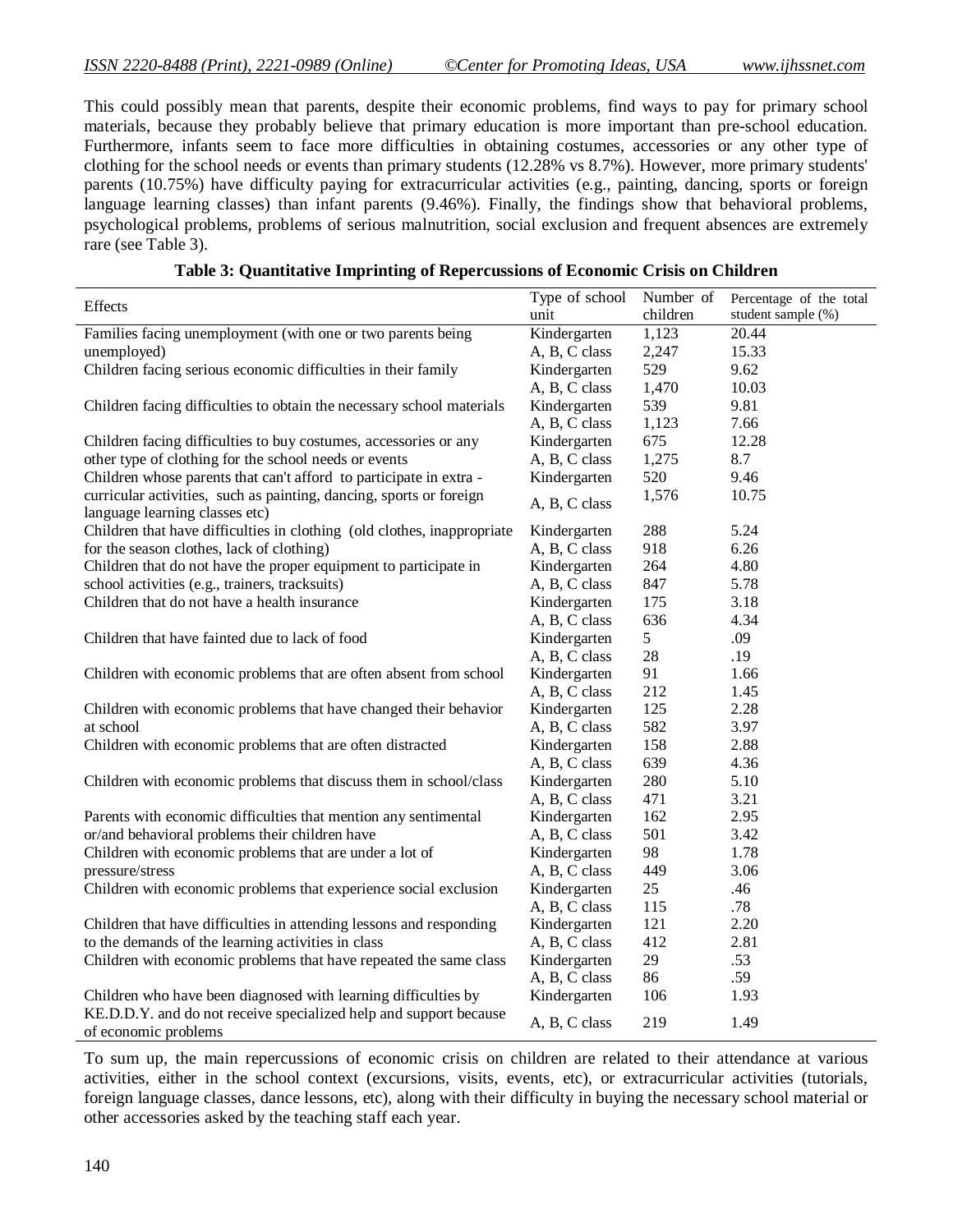Up to now, despite the serious economic problems that parents might face because of the general instability and insecurity in the labor sector, they appear to correspond and meet their children's basic demands (nutrition, clothing, and medical care) and protect them emotionally and psychologically.

## *Economic Crisis Effects on School Units*

Regarding the effects of economic crisis on school units (see Table 4), they are mainly related to their ability to obtain or renew their equipment and the educational visual aids (*M*=3.3, *SD*=1.3), where most answers were between *"So-so"* and *"Serious"*. Moreover, the school building maintenance, the purchase of office supplies and the function of all-day school (up to 4:00 p.m.) appear to be connected to the economic crisis to a lower extent. On the contrary, issues like building heating and children transportation do not appear to be that problematic based on the administrators' answers.

#### **Table 4: Mean and Standard Deviation Scores of the Administrators' Assessment of Economic Crisis Effects on the Function of School Units**

| Effects on school unit $(1=Not$ serious $5=Very$ serious)                           |          |  |
|-------------------------------------------------------------------------------------|----------|--|
| Equipment and visual aids                                                           | 3.3(1.3) |  |
| Building maintenance                                                                | 3.1(1.3) |  |
| Stationery (e.g., paper, ink)                                                       | 2.9(1.4) |  |
| Function of all-day school (e.g., materials, staff)                                 | 2.7(1.6) |  |
| Children's safety in buildings (e.g. damage at schools, badly-maintained buildings) |          |  |
| Security                                                                            |          |  |
| Lack of staff (e.g., foreign language teachers)                                     |          |  |
| Increase in student population                                                      |          |  |
| Cleaning                                                                            | 2.1(1.2) |  |
| Students' transportation                                                            | 1.9(1.5) |  |
| Heating of the school building                                                      | 1.7(1.1) |  |

Some indicative answers the administrators gave to the open- ended questions regarding the effects of economic crisis are presented below:

- *"We do not have enough visual aids"*
- *" Building maintenance (e.g., painting)"*
- *"The last two years the 3rd class in our kindergarten hasn't worked because of the lack of staff"*
- *"We cannot afford to buy things like detergents and stationeries"*
- *"… The big number of children per class due to the lack of teachers"*
- *"The teaching of courses where the use of new technologies and generally the use of technological equipment... The equipment is old and not easily renewed".*

## **Administrators' Views on the Consequences of Economic Crisis on the Educational Process and the Confrontation of Educational Everyday Life before and after 2010**

The data analysis revealed that, according to the administrators' views, the main negative effect of economic crisis on the education process is the children's participation in the school activities (visiting museums, one-day excursions, theatre performances, etc)  $(M = 2.8, SD=1.1)$ , followed by the their concentration on and response to the school duties  $(M = 2.2, SD=1)$ . Other consequences, such as their learning motives, participation in the educational process, consistency in attending school, absenteeism (stopping school attendance), learning outcomes/performance, have not been considered to be serious. In another question, administrators were asked whether the difficulties in the communication between school and families have increased the last few years because of the economic crisis, when compared with the one before the crisis  $(M = 2.8, SD = 1.2)$ . The administrators attribute the problems of the communication with the parents mainly to the disappointment they feel because of the economic crisis ( $M = 3.5$ ,  $SD = 1.1$ ) and the pressure they are under in order to meet their children's demands for participation in the school life (e.g., school bag, stationery, daily brunch) and the extracurricular life ( $M = 3.1$ ,  $SD = 1$ ), while they attribute this problem less to the parents' inability to be present at school and frequently contact with teachers  $(M = 2.4, SD = 0.9)$ . Some of their answers to the open-ended question about the causes of this problematic communication are presented below: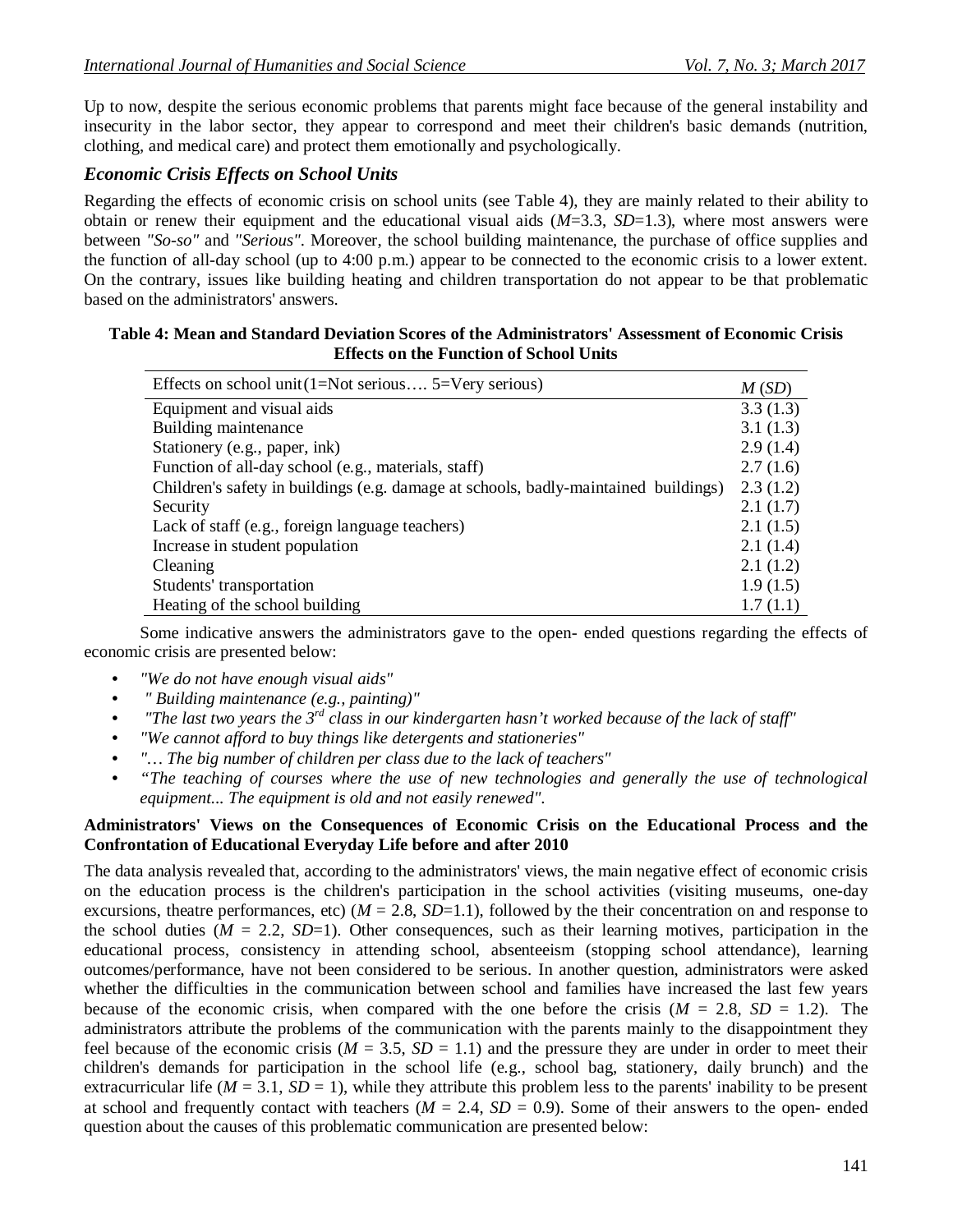- *"Their economic problems prevail and they cannot deal with their child's progress"*
- *"They are psychologically pressured, they have difficulty talking about their (economic) problems, they are stressed and quarrelsome"*
- *"I believe that parents have lost their interest in their children's education due to the problems they face. What they expect more from the school is to safeguard their children, and they are not willing to offer something more, and that is why they do not participate in events, such as teacher- parent meetings, feasts, events, cooperative works, visits, etc".*

The effects of economic crisis on the educational process have so far been mentioned, without, however, referring to the factors that have led to them. Thus, according to the administrators' estimates the main reason that has influenced the quality of educational work is the reduction in training opportunities (e.g., closure of teaching training centers, lack of educational and training programs at Regional Training Centers) ( $M = 3.5$ ,  $SD = 1.1$ ), followed by the feeling of insecurity about their job ( $M = 3.1$ ,  $SD = 1.3$ ). Other less significant factors are the ambiguous framework of teacher assessment (*M*= 2.9, *SD* = 1.2) and the abolition of teacher sabbatical leave to attend post-graduate programs or conduct a PhD (*M*= 2.8, *SD*= 1.3). Finally, factors like the decrease in salaries  $(M= 2.5, SD= 1.2)$ , the increase in student population  $(M= 2.3, SD= 1.3)$ , the change in the composition of student population  $(M= 2.2, SD= 1.1)$  seem to influence the whole situation less.

In accordance with the qualitative findings, in the open-ended question, the administrators also referred to the teachers' bad psychological and emotional situation (*"The psychological climate created in the environment, the misery that you breathe in every step you take, the sadness in the people's faces"*), the decrease in the school finances (*"We cannot equip our kindergarten with the suitable means to organize our activities. There are no money for office supplies, books, toys, etc, and so we had to reduce our activities and the quality of the education level, and so everything now is based on our imagination, creativity and good will"*), the reduced training opportunities (*"The training is important for the teachers' evolution and it is an economic burden for those who are trained via University Programs, in which, though we wish to participate, we cannot afford to pay the cost"*). In conclusion, it seems that the economic crisis has influenced the quality of education, since children do not participate in school excursions and visits, the communication between teachers and parents has become problematic, and teachers have reduced training opportunities, along with the insecurity in their working field.

#### **Teachers' Practices Implemented in the School unit to Cope with the Effects of the Economic Crisis**

In the fourth part of the questionnaire administrators were asked to refer to practices they probably implement in order to face the difficulties (children, school unit, educational work) because of the economic crisis. As one can see in Table 5, it appears that they do take some actions (*M*= 3.1, *SD*= 1.2), though, when asked about an individual action, they did not frequently chose the answers "Quite a lot" and "Very much".

More precisely, the actions that seem to be more common among school units are the reduction in student stationery and materials  $(M= 3.4, SD= 1.1)$ , the implementations of education programs offering students emotional support  $(M= 3.3, SD= 1.3)$ , the collaboration with other organizations, such as the Municipality, Church, social groceries, and so on. (*M*= 3.2, *SD*=1.2) and the frequent contact with the Parents' Association of the school unit ( $M = 3.10$ ,  $SD = 1.3$ ).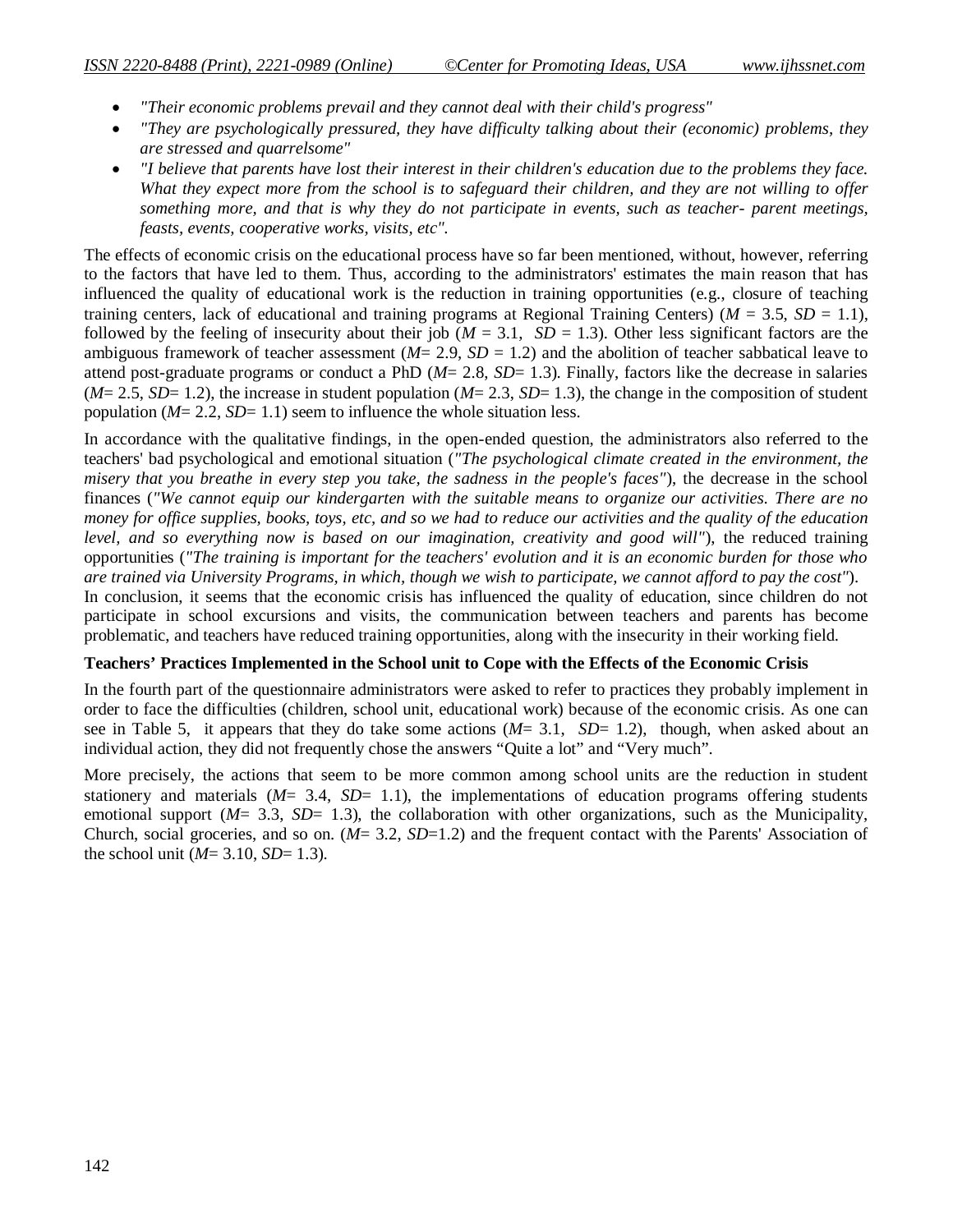| School actions (1=Not at all 5=Very much)                                                                |          |  |  |
|----------------------------------------------------------------------------------------------------------|----------|--|--|
| Attempts made at the school to cope with the economic difficulties that students and their families face | 3.1(1.2) |  |  |
| Providing families with financial support (e.g., bazaars, charities)                                     |          |  |  |
| Meals at school                                                                                          | 1.8(1.3) |  |  |
| The teacher takes care of his/her student brunch                                                         | 2(1.2)   |  |  |
| Remedial teaching to boost student performance                                                           | 2.4(1.2) |  |  |
| Reduce in student stationery and materials                                                               | 3.4(1.1) |  |  |
| Programs offering students emotional support                                                             |          |  |  |
| More frequent contact with the Parents' Association in an attempt to find solutions to the problems or   |          |  |  |
| vacancies for parents                                                                                    |          |  |  |
| Further teacher learning/ personal study to find ways of confronting the consequences of the economic    |          |  |  |
| crisis on education                                                                                      |          |  |  |
| Contact-cooperation with other schools                                                                   | 2.6(1.1) |  |  |
| Contact-cooperation with other organizations (Municipality, Prefecture, Charities, Church etc)           | 3.2(1.2) |  |  |
| Cooperation with solidarity network                                                                      |          |  |  |
| Demands for sponsorships                                                                                 |          |  |  |
| Participation in European programs                                                                       |          |  |  |

**Table 5:** *Mean and Standard Deviation Scores of Teachers' Practices Implemented in the School Units in order to Cope with the Effects of Economic Crisis*

When asked to give more details about their actions, some of the administrators referred to *"*the *food that is provided to the students into the school unit, which is an action accomplished with the cooperation of two other schools (a primary and a high school) that participate in nutrition programs. In this way, we can provide a snack and lunch to six families on a daily basis for a period of nine months"*, the fact that *"the teacher covers with her own expenses some children's participation in educational activities, when they cannot afford to do so"*, and the *"offers from freelance businessmen"*.

Finally, when asked to mention what would help them better cope with the new reality regarding the daily educational process or function of schools, the administrators referred to the increase in the funding by the Municipality (*Μ*=4.2, *SD*=.90), followed by the provision of free-of-charge creative activities to students (*M*=4.1, *SD*=.90), the implementation of educational programs focusing on pedagogical issues and ways of confronting problems caused by the economic crisis (*M*=3.9, *SD*=.90), the diffusion of good practices implemented by various school units (*M*=3.9, *SD*=.90), the existence of a website including information about social organizations, networks, partners etc (*M*=3.7, *SD*=1), and finally the development of electronic networks of teacher communication (*M*=3.3, *SD*=1).

Some of their indicative answers to the open-ended question regarding their suggestions are presented below:

- *"I would propose training in a recreational way, programs for parents that would educate them as well as helping them get away from the everyday routine…".*
- *"Collaboration with members and organizations of the wider community".*
- *"Social worker or psychologists' visits to the school, meetings with parents and children, monitoring of various incidents, teachers support.*

To sum up, the administrators' practices mainly focused on the reduction in stationeries and material requirements, the establishment of a more frequent contact with the Parents' Association and other organizations. Furthermore, they appear to accept almost all offers for support, which will help them cope with everyday difficulties and ameliorate the situation.

## *Discussion and Conclusion*

The present study, part of the research project TOCSIN, aims to investigate the effects of economic crisis on the vulnerable population at early childhood education schools and teachers' good practices in the attempt to cope with the problems arisen in the school environment. The data were collected through a questionnaire administered to school principals. According to the results of the study, most principals (2/3) mentioned that the economic crisis mainly affected student participation in the school activities (e.g., school trips). Moreover, half of the principals referred to the difficulties that students face in feeding, clothing and footwear (e.g., lack of food, old clothes, inappropriate for the season clothes, lack of clothing). At the same time, the results of the study indicated that parents' unemployment is a serious problem that one out of the five families faces.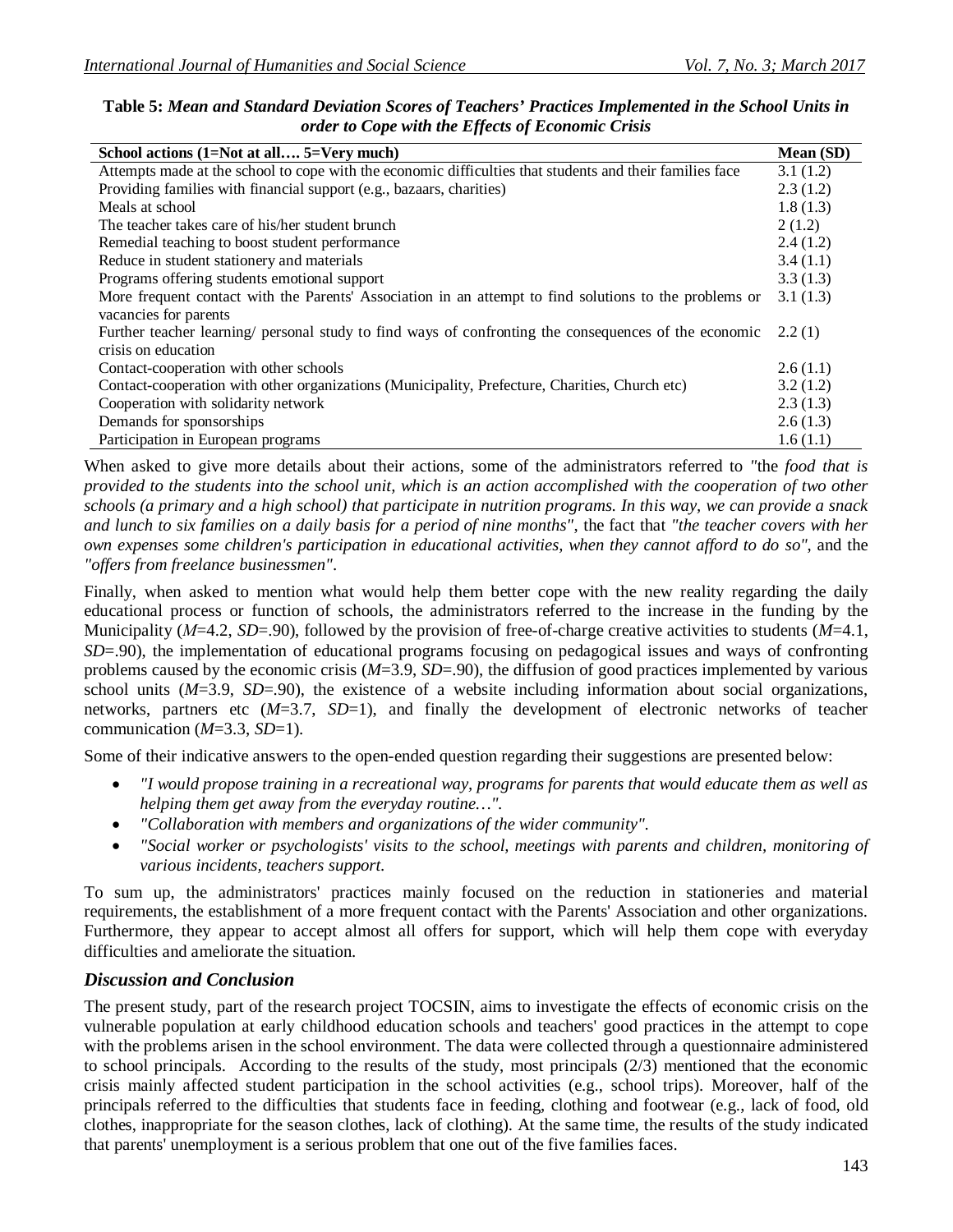Namely, 10% of the children have difficulties in buying the necessary school equipment and participating in school and extracurricular activities that require money payment, which concurs with previous research (Galanaki, 2015b). It is estimated that these students mostly come from families from lower socioeconomic status that live below poverty line. Though this percentage is lower than the one (36%) estimated by the Eurostat measurements (2014) and is not based on economic figures, it refers to the direct effects of the economic crisis on children indicating the real difficulties that children go through because of the economic crisis. Based on the principals' answers, students have difficulties mainly in participating in school and extracurricular activities, as they cannot afford to do so, which constitute a link between school activities and student lives getting the impression that this association is mostly influenced by the economic crisis, which agrees with previous research (Kokkevi et al., 2014).

Regarding the consequences of the economic crisis on the function of school units, it is perceived that they mainly have to do with the technological equipment renewal and building maintenance, as previous research has also indicated (Alexiou, 2012). Namely, school units have difficulties in renewing their technological equipment to catch up with the latest demands of the era and create a contemporary learning environment. In addition, the principals believe that the economic crisis seriously affected their participation in school activities, such as school trips, museum visits, theatre attendance, as students cannot afford to do so. Another effect of the economic crisis mentioned by the principals is the problematic contact with parents, which can be attributed to parents' disappointment they probably feel because of the economic crisis and the pressure they are under in order to meet their children's demands for participation in the school activities (e.g., school bag, stationery, daily brunch) and extracurricular activities, which is concurrent with previous studies (Galanaki, 2015b). Another serious effect of the economic crisis on the quality of their educational work has to do with the reduction in training opportunities (e.g., closure of teaching training centers, lack of educational and training programs at Regional Training Centers) as well as the feeling of insecurity about their job, which has already been revealed by previous studies (Mouza & Souchamvali, 2015).

In the fourth part of the questionnaire administrators were asked to refer to practices they probably implement in order to cope with the crisis effects. In particular, the actions that seem to be more common among school units focus on the reduction in student stationery and materials, the implementations of education programs offering students emotional support, the collaboration with other organizations, such as the Municipality, Church, social groceries, and the frequent contact with the Parents' Association of the school unit. Finally, when asked to mention what would help them better face the new reality regarding the daily educational process or function of schools, the administrators referred to the increase in the funding by the Municipality, the provision of free-ofcharge creative activities to students, the implementation of educational programs focusing on pedagogical issues and ways of confronting problems caused by the economic crisis, the diffusion of good practices implemented by various schools and the development of electronic networks of teacher communication.

The present study is an important contribution to the previous studies exploring the effects of economic crisis in Greece (e.g., Doliopoulou, 2015; Galanaki, 2015a, 2015b; Gouvias, 2012; Kokkevi et al., 2014). The focus was on students coming from public primary schools in urban cities, as primary education is obligatory and constitutes the place where one can find students coming from all socioeconomic status with the exception of children who attend private schools. The purpose of the study was to investigate the effects of economic crisis on children and school units according to principals' views.

At this point, it should be mentioned that the findings of the study are based on principals' perceived views and therefore the factor of subjectivity should be considered, especially in cases where they had not previously discussed the topic with the school teachers according to the initial instructions regarding the completion of the questionnaire. Furthermore, it should be considered that, as the participation in the completion of the questionnaire was optional and some principals were hesitant to participate in the research for fear that the information provided through the questionnaire should be associated with some type of their job assessment, the findings of this study cannot be generalized. In this way, further research is suggested to expand and verify the findings of the present study. It would be interesting for future studies to compare the information based on the Prefecture and the educational grade (e.g., a comparison of findings between the kindergarten and primary schools).Overall, the purpose of the study was to investigate the effects of economic crisis on children and school units and recommend good practices that can be implemented to help educators face difficulties.